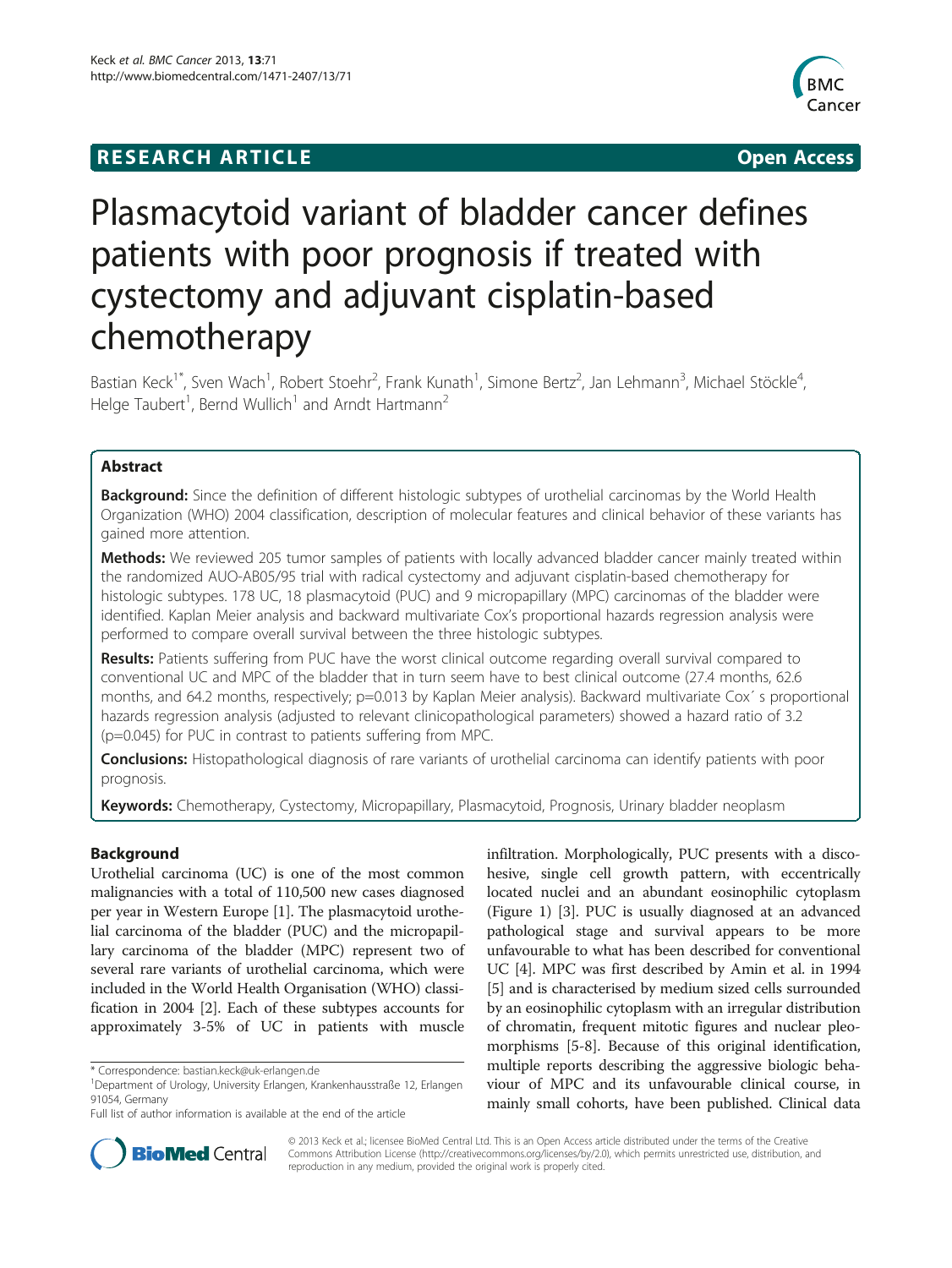<span id="page-1-0"></span>

comparing the different variants of UC and their impact on survival of patients treated with cystectomy and an adjuvant cisplatin-based chemotherapy are still lacking. Thus, we describe for the first time the clinical behaviour of MPC and PUC in comparison to UC in patients treated with cystectomy and adjuvant cisplatin-based chemotherapy within the prospective and randomized trial AUO-AB05/95.

## Methods

For this study 221 tissue samples of patients suffering from locally advanced bladder cancer were analysed. Of the 205 patients, 166 tissue samples from the AUO-AB05/ 95 trial comparing methotrexate, vinblastine, epirubicin, and cisplatin (M-vec) (80 patients) and cisplatin plus methotrexate (Cm) (86 patients) were available. These patients were randomly assigned to the therapy. 39 patients with locally advanced bladder cancer were treated with radical cystectomy and adjuvant chemotherapy with gemcitabine, cisplatin (Gc) according to current guidelines were added to analysis, None of the patients received neoadjuvant chemotherapy. The study protocol of the AUO-AB 05/95 trial was approved by the committee of the "Arbeitsgemeinschaft Urologische Onkologie" of the German Cancer Society and the local ethics committees of the participating centers. All tissue samples were obtained with approval of the ethical committee of the Friedrich-Alexander-University Erlangen-Nuremberg. For this paper histological workup of tissue samples of radical cystectomy from these patients was done retrospectively from large sections by an experienced uropathologist (AH) to identify the histologic subtypes of muscle invasive bladder cancer including determination of the histological type. Tumors were defined as variant histology (PUC and

MPC) if they showed at least 50% of the specific histology. Squamous cell carcinomas, nested-type carcinomas and small cell carcinomas were excluded from analysis. Grading was performed according to the WHO classification of 1973 and the one of 2004. The study population and details of the AUO-05/95 trial have been reported previously [\[9](#page-7-0)]. In addition to 178 UC cases, 18 PUC (Figure 1) and 9 MPC (Figure 2) cases were identified. A Kaplan Meier analysis and a multivariate Cox's proportional hazards regression analysis were performed to compare overall survival between the three histologic subtypes. Statistical tests were performed using the IBM SPSS Statistics 19 software. All of the tests were two-sided, and a  $P$  value <0.05 was regarded as statistically significant (IBM SPSS, Chicago, IL, USA). Correlations between the histological subtypes and the clinicopathological parameters were determined with the Fisher's exact test but between them and age with the t-test. Correlations between overall survival and histological subtypes were studied univariately with a Kaplan Meier analysis (log rank test) and multivariately with a Cox's regression hazard analysis (adjusted to age, sex, tumor grade, tumor stage, lymph node and metastases status, type of chemotherapy).

## Results

Clinicopathological parameters of the included patients are shown in Table [1](#page-2-0). Although a limited number of patients were included from the MPC and PUC tumor types, they appear to be more frequent in male patients than in female patients (UC: 3.3:1, PUC: 8:1, MPC 9:0). The mean age of the PUC patients seemed to be somewhat lower than that of patients suffering from UC or MPC (57.9, 61.0, and 62.3 years, respectively, p= 0.057). A

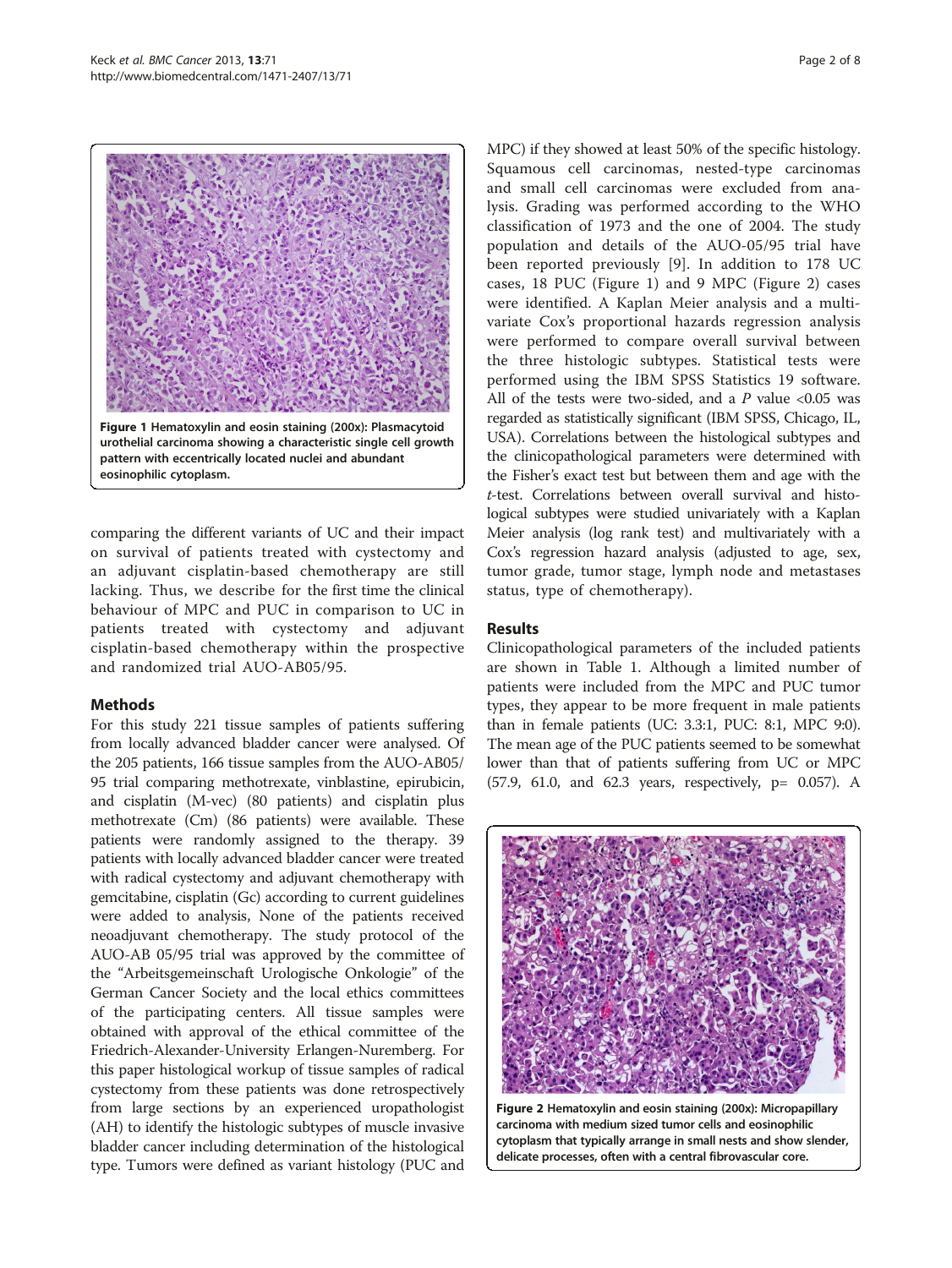|                 | <b>Total</b> | UC           | <b>PUC</b> | <b>MPC</b> | P-Value*  |
|-----------------|--------------|--------------|------------|------------|-----------|
| Age             |              |              |            |            | $0.057**$ |
| Range           | 29-75        | 29-75        | 46-70      | 56-70      |           |
| Mean            | 60.9         | 61.0         | 57.9       | 62.3       |           |
| Median          | 61.7         | 61.9         | 59.3       | 60.8       |           |
| Gender          | 205          | 178          | 18         | 9          | 0.116     |
| Female          | 45 (22%)     | 43 (24%)     | 2 (11%)    | $0(0\%)$   |           |
| Male            | 160 (78%)    | 135 (76%)    | 16 (89%)   | 9 (100%)   |           |
| pT              | 205          | 178          | 18         | 9          | 0.168     |
| pT1             | $5(2,5\%)$   | 5(3%)        | 0(%)       | $0(0\%)$   |           |
| pT <sub>2</sub> | 22 (11%)     | 19 (11%)     | 3 (17%)    | $0(0\%)$   |           |
| pT3             | 142 (69%)    | 125 (70%)    | 13 (72%)   | 4 (45%)    |           |
| pT4             | 36 (17.5%)   | 29 (16%)     | 2 (11%)    | 5 (55%)    |           |
| Grade (1973)    | 205          | 178          | 18         | 9          | 0.263     |
| Grade 2         | 22 (11%)     | 22 (12%)     | $0(0\%)$   | $0(0\%)$   |           |
| Grade 3         | 183 (89%)    | 156 (88%)    | 18 (100%)  | 9 (100%)   |           |
| Grade (2004)    |              |              |            |            |           |
| Low-grade       | 0%           | 0%           | 0%         | 0%         |           |
| High-grade      | 100%         | 100%         | 100%       | 100%       |           |
| pN              | 205          | 178          | 18         | 9          | 0.743     |
| pN0             | 90 (44%)     | 80 (45%)     | 6 (33%)    | 4 (44.4%)  |           |
| pN1             | 45 (22%)     | 40 (22.5%)   | 3 (17%)    | 2(22.2%)   |           |
| pN <sub>2</sub> | 69 (33.5%)   | 57 (32%)     | 9 (50%)    | 3 (33.3%)  |           |
| pN3             | $1(0.5\%)$   | $1(0.5\%)$   | $0(0\%)$   | $0(0\%)$   |           |
| pM              | 205          | 178          | 18         | 9          | 1.000     |
| pM0             | 204 (99.5%)  | 177          | 18 (100%)  | 9 (100%)   |           |
| pM1             | $1(0.5\%)$   | $\mathbf{1}$ | $0(0\%)$   | $0(0\%)$   |           |
| Chemotherapy    | 205          | 178          | 18         | 9          | 0.043     |
| Gc              | 39           | 39 (%)       | $0(0\%)$   | $0(0\%)$   |           |
| M-vec           | 80           | 64 (%)       | 11 (61%)   | 5 (55%)    |           |
| $\mathsf{Cm}$   | 86           | 75 (%)       | 7 (39%)    | 4 (45%)    |           |
| Survival        | 205          | 178          | 18         | 9          | 0.061     |
| Alive           | 120          | 109          | 6 (33.3%)  | 5 (55%)    |           |
| Dead            | 85           | 69           | 12 (66.6%) | 4 (45%)    |           |

<span id="page-2-0"></span>Table 1 Comparison of clinicopathological parameters of conventional UC, PUC and MPC urothelial carcinomas treated with radical cystectomy and adjuvant cisplatin based chemotherapy

Abbreviations: Gc - Gemcitabine, cisplatin, M-vec - Methotrexate, vinblastine, epirubicin and cisplatin, Cm – Cisplatin, methotrexate.

\* statistical test: Fisher's exact test.

\*\* statistical test: t-test.

significant difference for chemotherapy treatment between the different histotypes (P=0.043; Fisher's exact test; Table 1) is detected. This difference is reasoned by the fact that only UC patients but not MPC or PUC patients have been treated with gemcitabine and cisplatin. However, when we consider only M-vec and Cm treatment regimens no significant difference between the different histotypes is detected (P=0.451; Fisher's exact test; data not shown).

Overall survival of PUC patients was significantly worse than that of patients suffering from UC or MPC (27.4 months with 95% CI: 16.8-37.9 months, 62.6 months with 95% CI: 54.8-70.4 months, and 64.2 months with 95% CI: 41.9-86.4, respectively; p=0.013 using Kaplan Meier analysis; Figure [3\)](#page-3-0). A backward multivariate Cox´ s proportional hazards regression analysis including clinicopathological parameters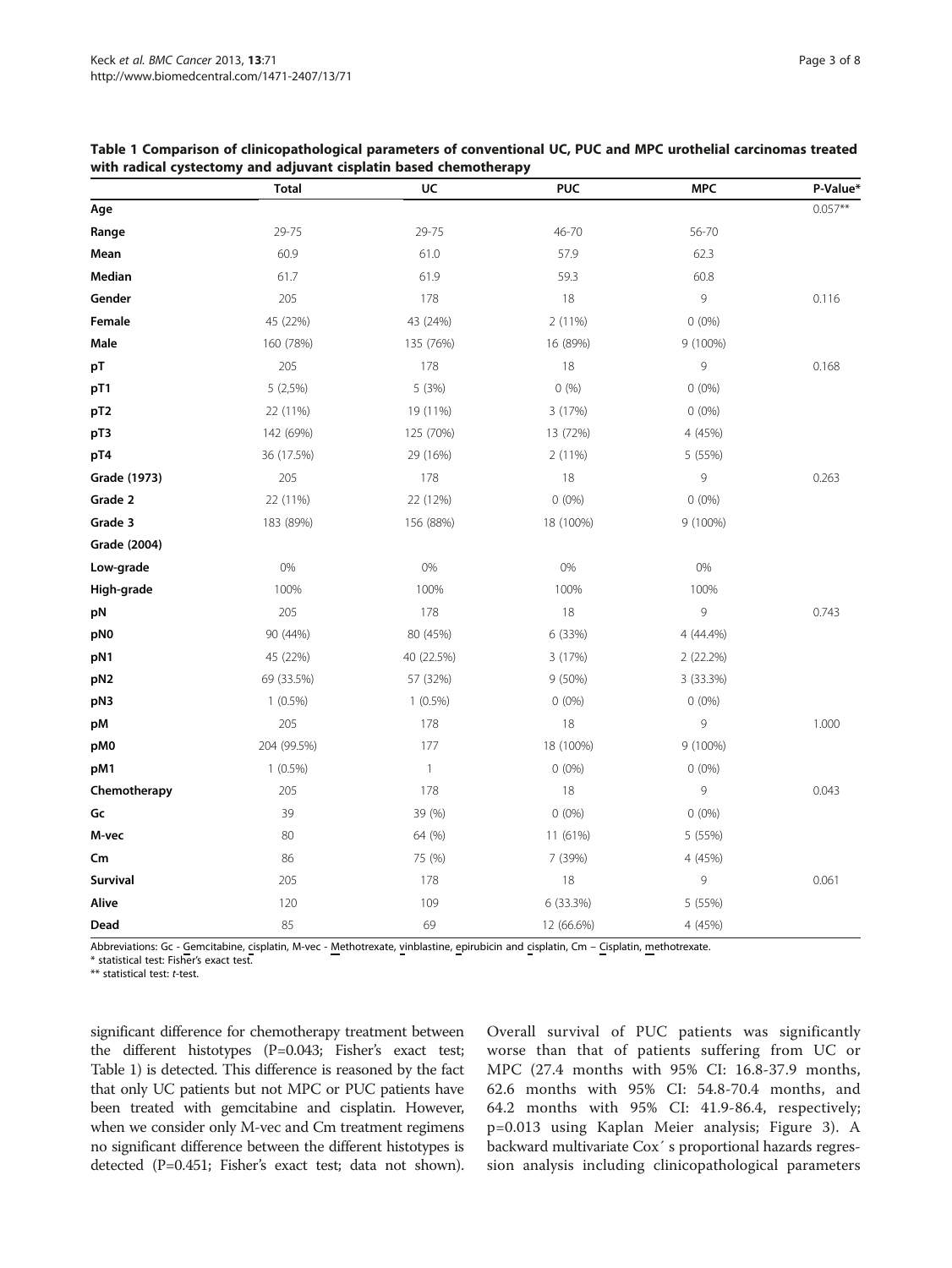<span id="page-3-0"></span>

(age, sex, tumor grade, tumor stage, lymph node and metastases status, type of chemotherapy) showed a hazard ratio of 3.2 (95% CI: 1.0-9.9; p=0.045) for PUC in contrast to patients suffering from MPC (Table [2](#page-4-0) and Figure [4\)](#page-5-0). When we analyzed the hazard ratio of the PUC patients compared with the UC patients with the same backward model we still see a 2.4-fold (95% CI: 1.3-4.4; p=0.006) increased risk of death for the PUC patients but no significant difference in risk of death between UC and MPC patients was seen (data not shown). The lymph node status was only in the first step significantly associated with the risk of death but at further backward steps only a trend towards significance was observed (Table [2](#page-4-0)).

At considering that we do not have for all patients the information for cancer-associated death we calculated their cancer-associated risk of death. In Kaplan Meier analysis we detected mean cancer-associated survival rates for PUC patients of 35.5 months, for UC patients of 67.8 months and for MPC patients of 64.2 months but this is not significant (P=0.22, log rank test). In the

multivariate Cox's regression hazard analysis a 2.0-fold increased risk of tumor-related death for PUC patients compared to MPC patients was found but it was not significant (P=0.26) and an 1.8-fold increased risk of tumor-related death for PUC patients compared to UC patients what was again not significant  $(P=0.15)$ .

## **Discussion**

Systemic cisplatin-based chemotherapy is regarded as the therapy of choice in metastatic UC. However, the role of adjuvant or neoadjuvant chemotherapy remains under debate [[10](#page-7-0),[11](#page-7-0)]. Most urological and oncological guidelines recommend neoadjuvant cisplatin-based chemotherapy as the therapy of choice in locally advanced bladder cancer [\[12\]](#page-7-0). Because the description of several rare variants of UC of the bladder in the WHO classification of 2004, descriptions of their clinical course and the molecular features have become more prevalent. However, despite improved knowledge regarding the molecular characteristics of the histologic subtypes of bladder cancer, the impact of these differences on systemic therapies is lacking. Most patients with locally advanced UC are treated without regard to the underlying histology, although it has been reported that tumors with variant histology are associated with a higher risk of progression than conventional high grade UC [[13\]](#page-7-0). As for PUC we could show in the largest series described to date, that on the one hand this subtype of UC accumulates prognostic unfavourable molecular features, like such as the loss of CK20, a high proliferation index and p53 accumulation, and as well as on the other hand exhibits characteristic molecular features, like such as a complete loss of membranous E-cadherin expression [[4\]](#page-6-0). Moreover, our results from this study demonstrate that patients suffering from PUC are of younger age than those suffering from UC or MPC. However, therapeutic strategies with radical cystectomy and cisplatin-based chemotherapy does not seem to be as effective for PUC as it is described for locally advanced UC or MPC, even though the number of patients is limited and may serve as a bias. As it was reported recently, a complete response to adjuvant chemotherapy administering M-VEC and neoadjuvant chemotherapy using gemcitabine and cisplatin may occur at least in a subgroup of PUC -patients [[14\]](#page-7-0). Therefore, chemotherapy in a neoadjuvant or adjuvant setting should be part of the therapeutic considerations. In the present study, we could not confirm these results in our analysis of adjuvant cisplatin-based chemotherapy with a median overall survival of 27.4 months, which is approximately half of that observed in the patients suffering from conventional locally advanced UC (Kaplan-Meier analysis). Thus, PUC tumor biology represents a negative prognostic factor for patients suffering from this histologic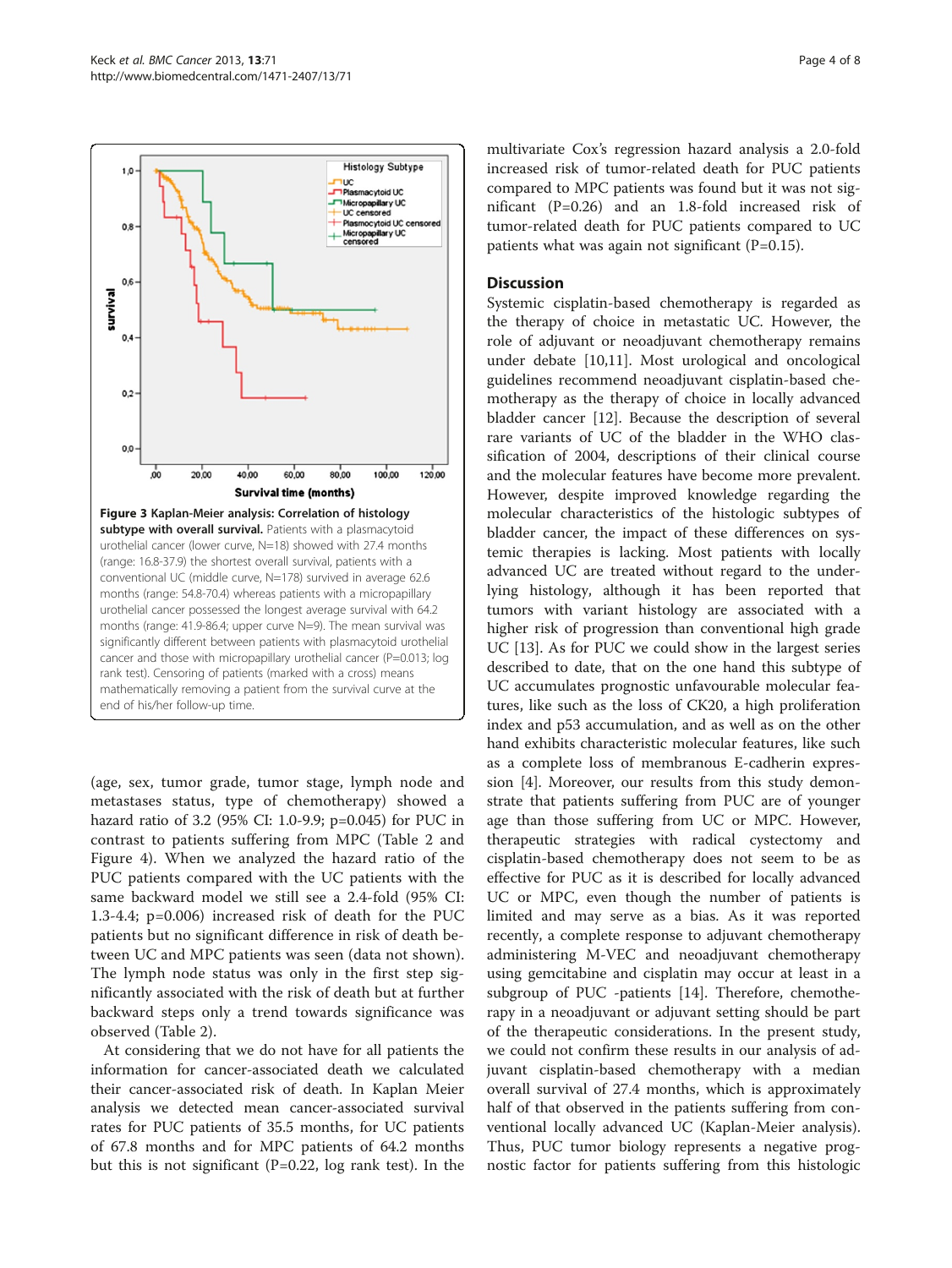|        |                   |          |      |                      |                | Variables in the equation <sup>b</sup> |       |                                      |       |
|--------|-------------------|----------|------|----------------------|----------------|----------------------------------------|-------|--------------------------------------|-------|
|        |                   | В        | SE   | Wald                 | df             | Significance                           | Exp   | 95.0% Confidence interval for Exp(B) |       |
|        |                   |          |      |                      |                |                                        | (B)   | lower                                | upper |
| Step 1 | age               | $-151$   | .232 | .422                 | $\mathbf{1}$   | .516                                   | .860  | .546                                 | 1.356 |
|        | gender            | $-0.046$ | .281 | .027                 | $\mathbf{1}$   | .870                                   | .955  | .550                                 | 1.657 |
|        | pT                |          |      | .432                 | 3              | .933                                   |       |                                      |       |
|        | pT(1)             | .146     | .795 | .034                 | $\mathbf{1}$   | .854                                   | 1.157 | .244                                 | 5.495 |
|        | pT(2)             | .047     | .464 | .010                 | $\mathbf{1}$   | .919                                   | 1.048 | .422                                 | 2.602 |
|        | pT(3)             | .185     | .307 | .364                 | $\mathbf{1}$   | .546                                   | 1.203 | .659                                 | 2.196 |
|        | Grade             | .301     | .351 | .733                 | $\mathbf{1}$   | .392                                   | 1.351 | .679                                 | 2.690 |
|        | pN                | $-468$   | .239 | 3.842                | $\mathbf{1}$   | .050                                   | .626  | .392                                 | 1.000 |
|        | M                 |          |      | $\ddot{\phantom{a}}$ | $0^{\rm a}$    | $\cdot$                                |       |                                      |       |
|        | Adjuvant Chemo    |          |      | 2.790                | $\overline{2}$ | .248                                   |       |                                      |       |
|        | Adjuvant Chemo(1) | $-359$   | .538 | .446                 | $\mathbf{1}$   | .504                                   | .698  | .243                                 | 2.005 |
|        | Adjuvant Chemo(2) | .313     | .233 | 1.806                | $\mathbf{1}$   | .179                                   | 1.368 | .866                                 | 2.160 |
|        | Histo subtype     |          |      | 7.017                | $\overline{2}$ | .030                                   |       |                                      |       |
|        | Histo subtype(1)  | 1.095    | .588 | 3.463                | $\mathbf{1}$   | .063                                   | 2.988 | .943                                 | 9.466 |
|        | Histo subtype (2) | .261     | .535 | .237                 | $\mathbf{1}$   | .626                                   | 1.298 | .455                                 | 3.703 |
| Step 3 | age               | $-148$   | .221 | .446                 | $\mathbf{1}$   | .504                                   | .863  | .559                                 | 1.331 |
|        | gender            | $-0.078$ | .275 | .081                 | $\mathbf{1}$   | .776                                   | .925  | .539                                 | 1.585 |
|        | Grade             | .270     | .335 | .650                 | $\mathbf{1}$   | .420                                   | 1.310 | .679                                 | 2.528 |
|        | pN                | $-436$   | .226 | 3.737                | 1              | .053                                   | .646  | .415                                 | 1.006 |
|        | Adjuvant Chemo    |          |      | 2.621                | $\overline{2}$ | .270                                   |       |                                      |       |
|        | Adjuvant Chemo(1) | $-0.360$ | .538 | .448                 | $\mathbf{1}$   | .503                                   | .697  | .243                                 | 2.002 |
|        | Adjuvant Chemo(2) | .294     | .229 | 1.642                | $\mathbf{1}$   | .200                                   | 1.342 | .856                                 | 2.103 |
|        | Histo subtype     |          |      | 7.587                | $\overline{2}$ | .023                                   |       |                                      |       |
|        | Histo subtype(1)  | 1.150    | .581 | 3.920                | $\mathbf{1}$   | .048                                   | 3.157 | 1.012                                | 9.852 |
|        | Histo subtype(2)  | .298     | .523 | .325                 | $\mathbf{1}$   | .569                                   | 1.348 | .483                                 | 3.759 |
| Step 4 | age               | $-152$   | .221 | .474                 | $\mathbf{1}$   | .491                                   | .859  | .558                                 | 1.324 |
|        | Grade             | .270     | .336 | .649                 | $\mathbf{1}$   | .421                                   | 1.310 | .679                                 | 2.529 |
|        | pN                | $-437$   | .226 | 3.743                | $\mathbf{1}$   | .053                                   | .646  | .415                                 | 1.006 |
|        | Adjuvant Chemo    |          |      | 2.576                | $\overline{2}$ | .276                                   |       |                                      |       |
|        | Adjuvant Chemo(1) | $-375$   | .535 | .490                 |                | .484                                   | .687  | .241                                 | 1.963 |
|        | Adjuvant Chemo(2) | .285     | .227 | 1.576                | $\mathbf{1}$   | .209                                   | 1.330 | .852                                 | 2.075 |
|        | Histo subtype     |          |      | 7.516                | $\overline{2}$ | .023                                   |       |                                      |       |
|        | Histo subtype(1)  | 1.155    | .580 | 3.959                | $\mathbf{1}$   | .047                                   | 3.173 | 1.017                                | 9.895 |
|        | Histo subtype(2)  | .317     | .519 | .372                 | $\mathbf{1}$   | .542                                   | 1.373 | .496                                 | 3.797 |
| Step 5 | Grade             | .292     | .333 | .766                 | $\mathbf{1}$   | .381                                   | 1.339 | .697                                 | 2.574 |
|        | pN                | $-420$   | .224 | 3.522                | $\mathbf{1}$   | .061                                   | .657  | .423                                 | 1.019 |
|        | Adjuvant Chemo    |          |      | 2.442                | $\overline{2}$ | .295                                   |       |                                      |       |
|        | Adjuvant Chemo(1) | $-358$   | .535 | .449                 | $\mathbf{1}$   | .503                                   | .699  | .245                                 | 1.993 |
|        | Adjuvant Chemo(2) | .278     | .226 | 1.506                | $\mathbf{1}$   | .220                                   | 1.320 | .847                                 | 2.056 |
|        | Histo subtype     |          |      | 7.388                | $\overline{2}$ | .025                                   |       |                                      |       |
|        | Histo subtype(1)  | 1.144    | .580 | 3.890                | 1              | .049                                   | 3.141 | 1.007                                | 9.792 |

Histo subtype (2)  $.315$   $.519$   $.368$  1  $.544$   $.1370$   $.496$   $.3787$ 

## <span id="page-4-0"></span>Table 2 Backward Cox's proportional hazards regression analysis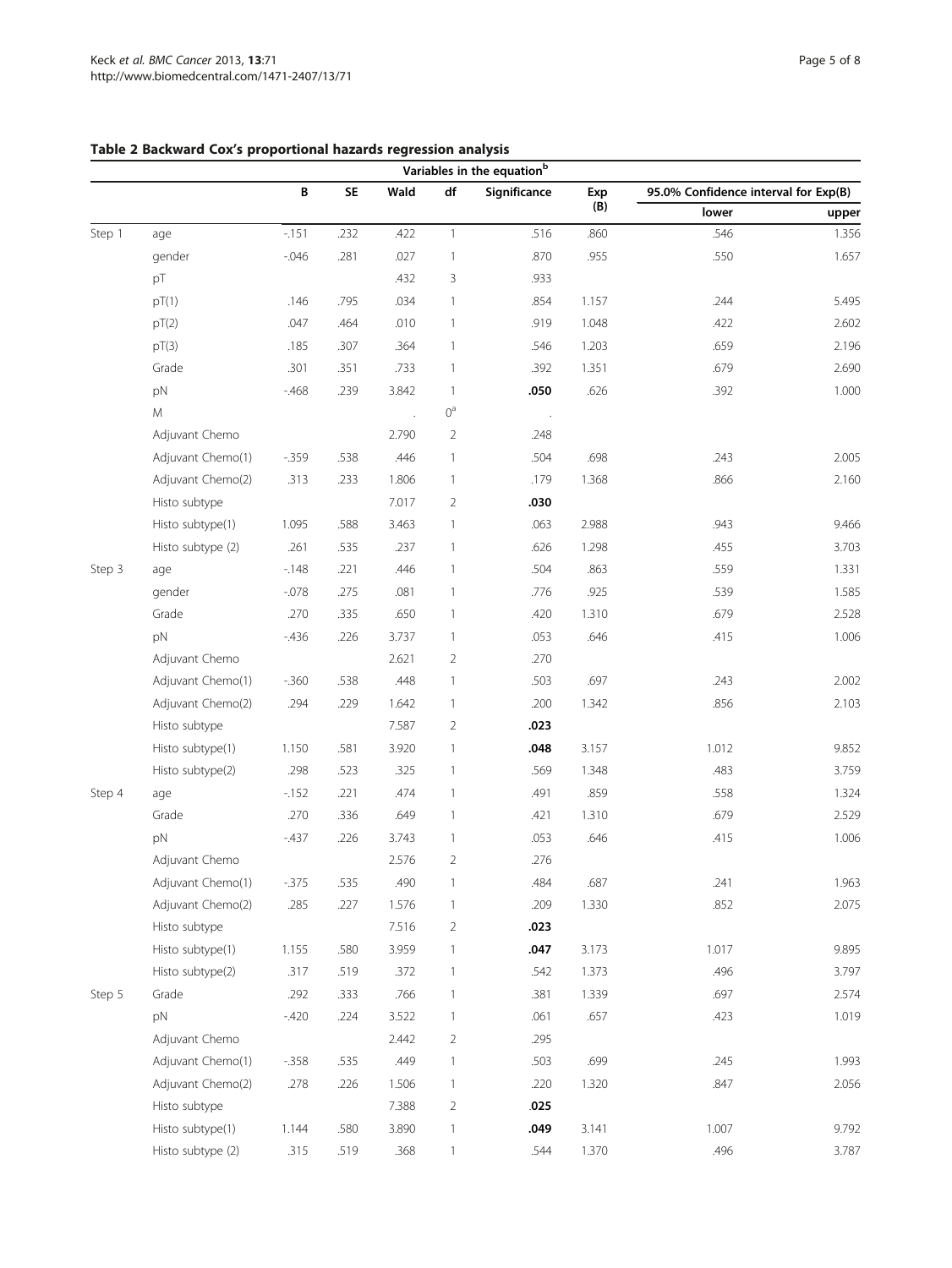| Step 6 | pN                | $-434$ | .223 | 3.771 |                | .052 | .648  | .418  | 1.004 |
|--------|-------------------|--------|------|-------|----------------|------|-------|-------|-------|
|        | Adjuvant Chemo    |        |      | 2.328 | 2              | .312 |       |       |       |
|        | Adjuvant Chemo(1) | $-399$ | .532 | .561  |                | .454 | .671  | .237  | 1.905 |
|        | Adjuvant Chemo(2) | .256   | .224 | 1.298 |                | .255 | 1.291 | .832  | 2.004 |
|        | Histo subtype     |        |      | 6.980 | $\overline{2}$ | .030 |       |       |       |
|        | Histo subtype (1) | 1.145  | .580 | 3.896 |                | .048 | 3.143 | 1.008 | 9.800 |
|        | Histo subtype(2)  | .357   | .516 | .478  |                | .489 | 1.429 | .520  | 3.928 |
| Step 7 | pN                | $-404$ | .222 | 3.307 |                | .069 | .667  | .432  | 1.032 |
|        | Histo subtype     |        |      | 8.123 | 2              | .017 |       |       |       |
|        | Histo subtype (1) | 1.162  | .580 | 4.015 |                | .045 | 3.197 | 1.026 | 9.964 |
|        | Histo subtype (2) | .302   | .515 | .344  |                | .558 | 1.352 | .493  | 3.709 |

<span id="page-5-0"></span>Table 2 Backward Cox's proportional hazards regression analysis (Continued)

a. Degree of freedom is reduced because of constant or linear dependent covariates.

b. Constant or linear dependent covariate  $M = 1$ ; Significant values are marked in bold face.

Exp(B) equals relative risk value (RR).

Abbreviations and further information.

Age: was grouped in group1  $\leq$  60years and group 2 > 60 years.

Gender: female (reference) and male groups.

pT: tumor stage; pT(1)-tumor stage 1: pT(2) tumor stage 2; pT(3): tumor stage 3; (tumor stage 4 is reference).

Grade: tumor grade: tumor grade 2 and tumor grade 3 (reference).

pN: lymph node status, was grouped in group1=N0 and group2=N≥1 (N1, N2, N3, reference group).

M: metastates status, group1without metastases (M0) and group 2 with metastases (M1), only one patient in group 2 therefore no calculations were performed. Adjuvant Chemo: Adjuvant Chemotherapy in 3 groups: Adjuvant Chemo(1) is treated with Gc = Gemcitabine, Cisplatin, Adjuvant Chemo(2) is treated with M-vec = Methotrexate, Vinblastine, Epirubicin, Cisplatin and the group treated with CM = Cisplatin, Methotrexate is the reference group.

Histo subtype: Histology subtypes in 3 groups: Histo subtype(1) is the plasmacytoid urothelial carcinoma patients' group, Histo subtype(2) is the conventional urothelial carcinoma patients' group and the group with the micropapillary urothelial carcinoma patients is the reference group.



Figure 4 Multivariate Cox's regression hazard analysis (adjusted to age, sex, tumor grade, tumor stage, lymph node and metastases status, type of chemotherapy): Correlation of histology subtype with overall survival. Patients with a plasmacytoid urothelial cancer (lower curve; N=18) have a 3.2-fold (95% CI: 1.0-9.9; P=0.045) increased risk of death while patients with conventional UC (middle curve; N=178) have a 1.3-fold (95% CI: 0.5-3.7; P=0.558) but not significant increased risk of death compared with patients with a micropapillary urothelial cancer (upper curve, N=9).

variant. Loss of E-cadherin as a sign of epithelialmesenchymal transition (EMT) and upregulation of transcriptional repressors of E-cadherin may contribute to the aggressiveness of these tumors and a possibly reduced sensitivity to chemotherapeutic agents [\[4](#page-6-0)[,15,16\]](#page-7-0).

Micropapillary carcinomas have been described in different tumor entities, such as colorectal, breast, lung and others [\[17](#page-7-0)-[19\]](#page-7-0). Thus, immunohistochemical panels for discriminating micropapillary tumors of different origins have been reported previously. Within this broad molecular panel, CK20 and uroplakin are the best molecular markers to determine urothelial origin of MPC [[19](#page-7-0)]. In MPC, the initial molecular data explaining their unfavourable clinical course were recently identified, with HER2/neu gene amplification, amongst others, as a frequent molecular alteration in this variant [\[20](#page-7-0)]. Clinical reports suggest these are markers of biologically aggressive carcinoma with frequent lymphatic vessel invasion in TURB specimens and lymph node metastasis [[6,8,21\]](#page-7-0). Moreover, clinical upstaging to locally advanced diseases occurs in the vast majority of the cases and represents a problem in planning therapeutic strategies [\[22\]](#page-7-0). In response, Compérat et al. highlighted the importance of adequate tumor sampling, including analysis of the detrusor muscle, to avoid possible upstaging. Moreover, they state that due to the associated aggressive behaviour, the proportion of micropapillary differentiation should be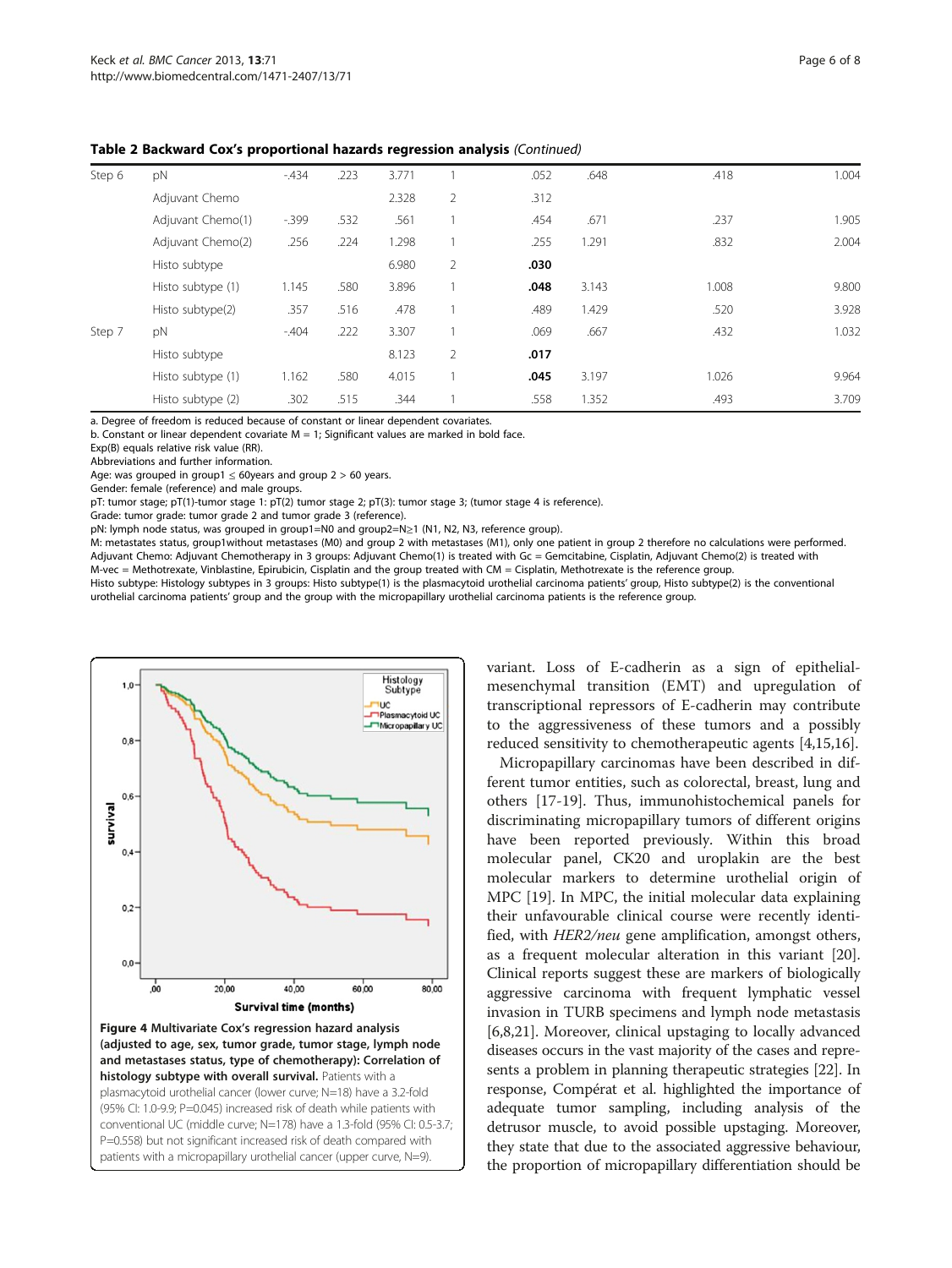<span id="page-6-0"></span>reported in all cases, even if it represents less than 10% of the specimen, as it has prognostic relevance [[22\]](#page-7-0). Additionally, inter-observer reproducibility of the diagnosis of MPC is low [[23\]](#page-7-0), which may lead to treatment delays or the use of inappropriate therapeutic strategies adversely affecting patients' survival. Therefore, pathologists should be aware of the histologic subtypes on diagnosis. Furthermore, urologists or oncologists should take this information into account when planning surgical or chemotherapeutic treatment options. Supporting the recommendations of Compérat and coworkers Kamat et al. postulated that even papillary and non-invasive MPC should be treated by radical cystectomy to prevent progression and systemic disease [\[22,24\]](#page-7-0). In their analysis they demonstrated that neoadjuvant cisplatin-based chemotherapy did not result in an improved 5-year overall survival and that intravesical immunotherapy using BCG was not effective in this histologic variant [[24\]](#page-7-0). Most studies on MPC describe poor disease-specific survival following adjuvant chemotherapy [[8](#page-7-0),[20,25\]](#page-7-0). However, our data are in contrast to the experiences reported previously. We demonstrated that the survival rates were comparable for MPC and UC if treated with radical cystectomy and adjuvant chemotherapy. These contradictory results may be explained by the prospective randomized nature in which the patients were recruited and included only upon the ability to compare UC, MPC and PUC within a single trial. Although the relatively low number of patients suffering from MPC or PUC may limit the value of our study, it provides important information regarding their clinical course and the aggressive biology of the tumor subtypes. A possible limitation of our study might be the interobserver variability in defining histological subtypes as there is still no consensus on the optimal cut off value of variant histology in the specimen to define PUC or MPC. Another limitation of our results is the measurement of overall survival in our series as this could be affected by several variables besides tumor characteristics. However, on the other hand chemotherapy can have effects on comorbidity and therefore finally affect overall survival what is of relevance for the patients. Awareness of these different bladder cancer variants appears to be crucial when analyzing the molecular characteristics of advanced bladder cancers and when tailoring personalized therapeutic procedures in the future.

## Conclusion

The specific tumor histology gives important prognostic information of patients suffering from locally advanced bladder cancer treated by radical cystectomy and adjuvant chemotherapy. Our results implicate that determining the exact pathological diagnosis, including the description of histologic subtypes of bladder cancers according to the WHO classification of 2004, are important. As UC, PUC and MPC are associated with a different clinical course if treated with cystectomy and adjuvant cisplatin-based chemotherapy prospective multicenter studies, comparing the different histologic variants of bladder cancer and their molecular features are necessary to tailor therapeutic strategies in the future. Furthermore, a joint study including the collection of rare bladder cancers is strongly warranted with a goal of enforcing additional molecular studies for the identification of potential prognostic and therapeutic targets.

#### Abbreviations

PUC: Plasmacytoid Urothelial Carcinoma; MPC: Micropapillary Urothelial Carcinoma; UC: Urothelial Carcinoma; M-vec: Methotrexate, Vinblastine, Epirubicin, And Cisplatin; Cm: Cisplatin, Methotrexate; Gc: Gemcitabine, cisplatin; EMT: Epithelial-Mesenchymal Transition.

#### Competing interests

The authors declare that they have no competing interest.

#### Authors' contributions

BK designed the study, interpreted the data and drafted the manuscript. BW revised the manuscript for important intellectual content and interpreted the data. JL and MS were involved in the data aquision and interpretation, and revised the manuscript for important intellectual content. AH, did the histological review of the samples, reviewed the manuscript and interpreted the data. RS, FK, and SB were involved in revising the manuscript for important intellectual content as well as data interpretation. SW and HT were involved in drafting the manuscript and did the statistical analysis. All authors read, gave comments, and approved the final version of the manuscript.

#### Note added in proof

During the revision process Dayyani et al. published in accordance with our findings that PUC is a very aggressive variant of bladder cancer with overall poor outcomes. In addition they report that despite pathologic downstaging of patients treated with neo-adjuvant chemotherapy, relapses commonly occurred and no difference in survival between patients treated with neoadjuvant chemotherapy compared to initial surgery was observed.

#### Acknowledgements

We would like to acknowledge the professional editing services of American Journal Experts.

#### Author details

<sup>1</sup>Department of Urology, University Erlangen, Krankenhausstraße 12, Erlangen 91054, Germany. <sup>2</sup>Department of Pathology, University Erlangen, Krankenhausstr 8-10, Erlangen 91054, Germany. <sup>3</sup>Urology Practice, Prüner Gang, Prüner Gang 15, Kiel 24103, Germany. <sup>4</sup>Department of Urology, Saarland University, Kirrberger Straße, Homburg/Saar 66421, Germany.

#### Received: 16 August 2012 Accepted: 30 January 2013 Published: 8 February 2013

#### References

- 1. Ferlay J, Parkin DM, Steliarova-Foucher E: Estimates of cancer incidence and mortality in europe in 2008. J Cancer 2010, 46(4):765-781.
- 2. Eble JSG, Epstein JI, Sesterhenn IA (Eds): Classification of tumours. Pathology and genetics of the tumours of the urinary system and male genital organs. Lyon: World Health Organization; 2004.
- 3. Keck B, Stoehr R, Wach S, Rogler A, Nolte E, Hartmann A, Wullich B: Plasmacytoid and micropapillary urothelial carcinoma: rare forms of urothelial carcinoma. Der Urologe Ausg A 2011, 50(2):217–220.
- 4. Keck B, Stoehr R, Wach S, Rogler A, Hofstaedter F, Lehmann J, Montironi R, Sibonye M, Fritsche HM, Lopez-Beltran A, et al: The plasmacytoid carcinoma of the bladder–rare variant of aggressive urothelial carcinoma. Int J Cancer Journal International du Cancer 2011, 129(2):346–354.